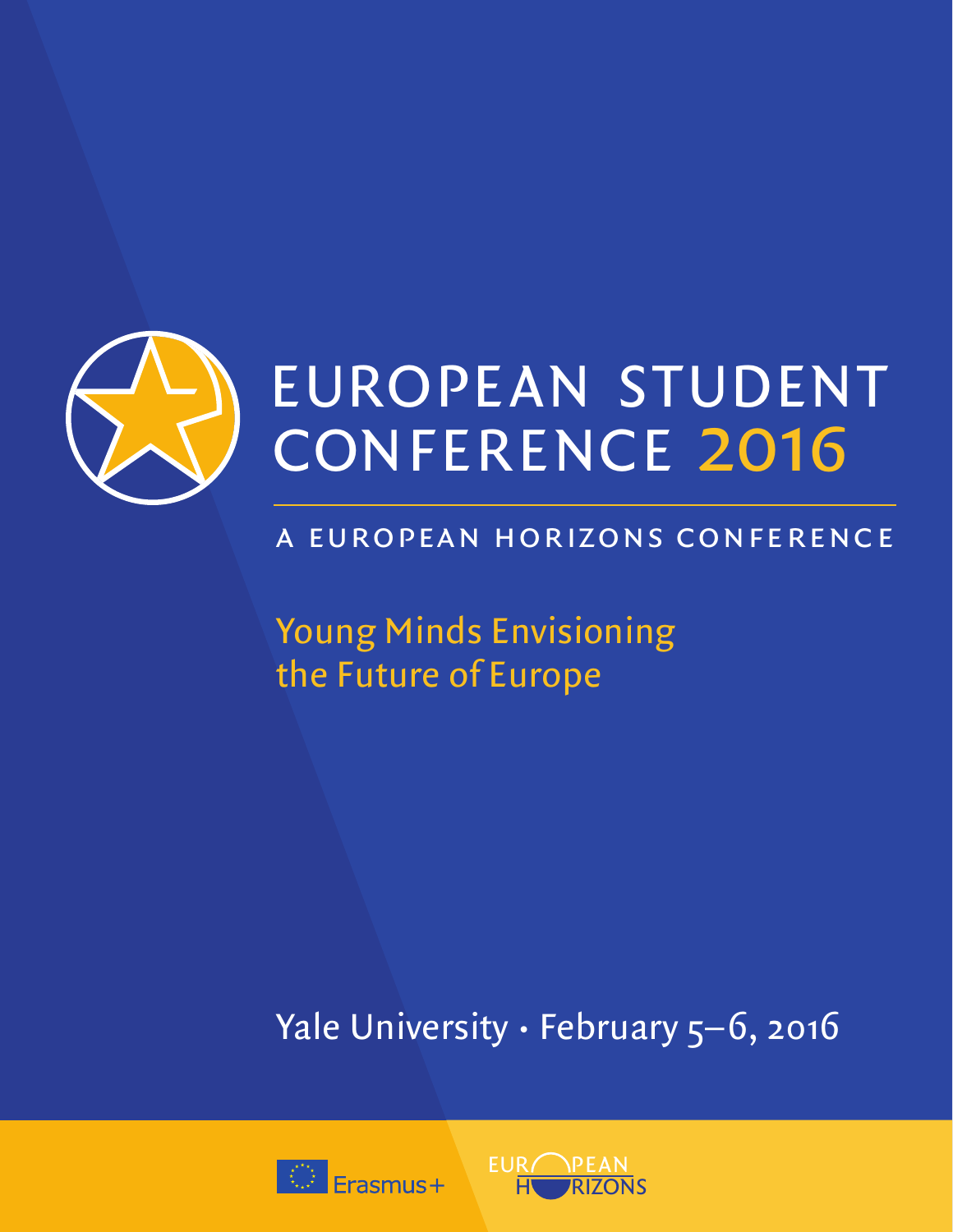

### TABLE OF CONTENTS

- Summary 3
- Workshop Concept, Themes for 2016 4
- Entrepreneurship Workshop 5
- Expected Professors and Policy Advisers at ESC 2016 6
- European Horizons: The Think-Tank Behind ESC 2016 7
- ESC 2016 Program 9

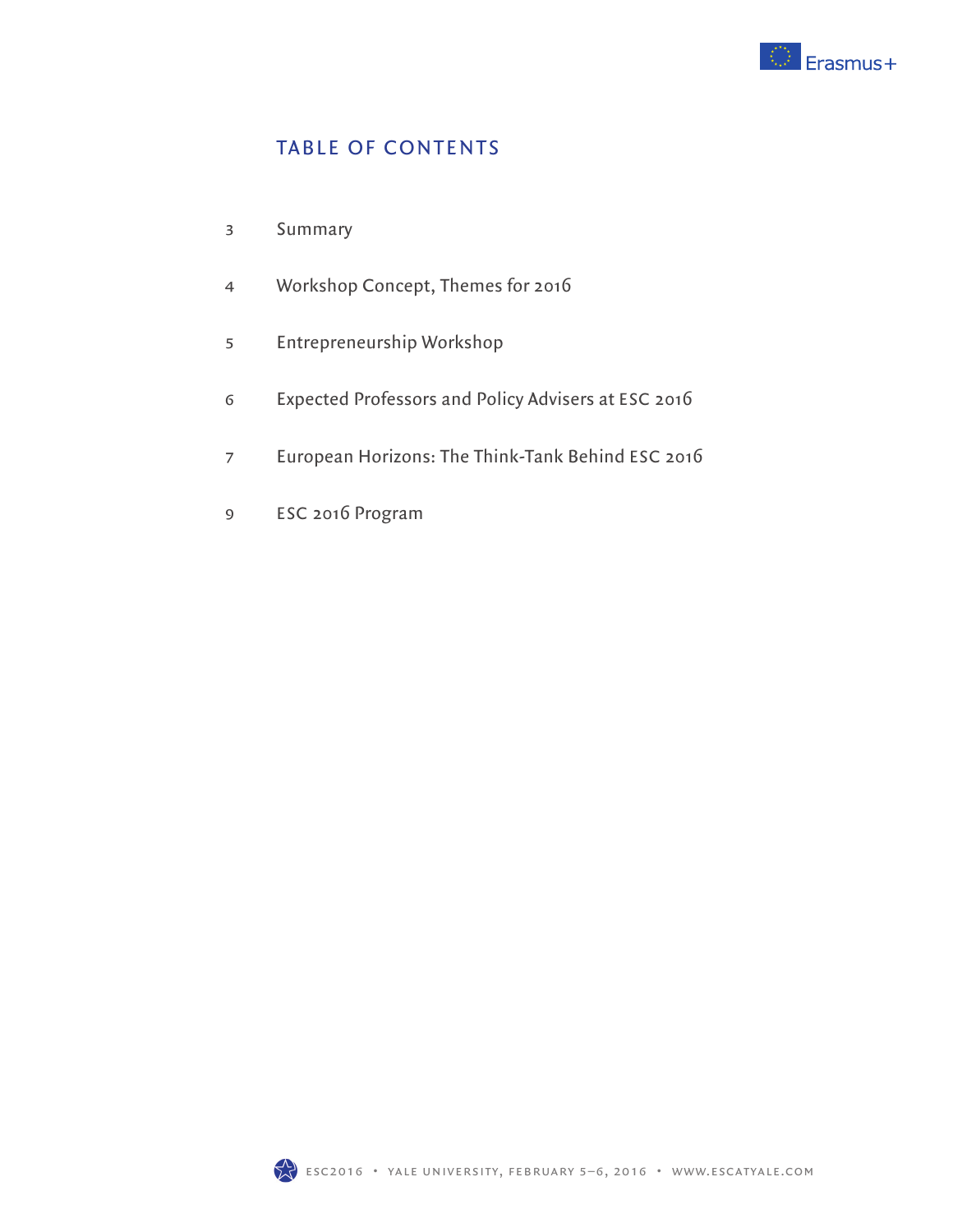

## SUMMARY

On February 5th and 6th 2016, one hundred undergraduate and graduate students from universities across the USA will gather at the Yale School of Management to address some of the major challenges confronting the European Union. As participants of the European Student Conference (ESC 2016) they will:

- Craft policy papers that deal with European challenges in the areas of economics, immigration, institutions, European identity, and security.
- Engage in debates with distinguished professors, current and former decision-makers from Europe, and representatives of the European Commission.
- Draft a concrete plan of action for implementing the policy visions and strategies that they develop.
- Learn about **European Horizons**, a think-tank with chapters at 18 American universities and College d'Europe, dedicated to exploring the meaning of European identity, modernizing and reforming the concept of the social market economy, pursuing European integration, and deepening transatlantic relations.

The ESC 2016 is a **European Horizons** conference that is co-funded by the European Union as a Jean Monnet Activity under the Erasmus+ Programme.

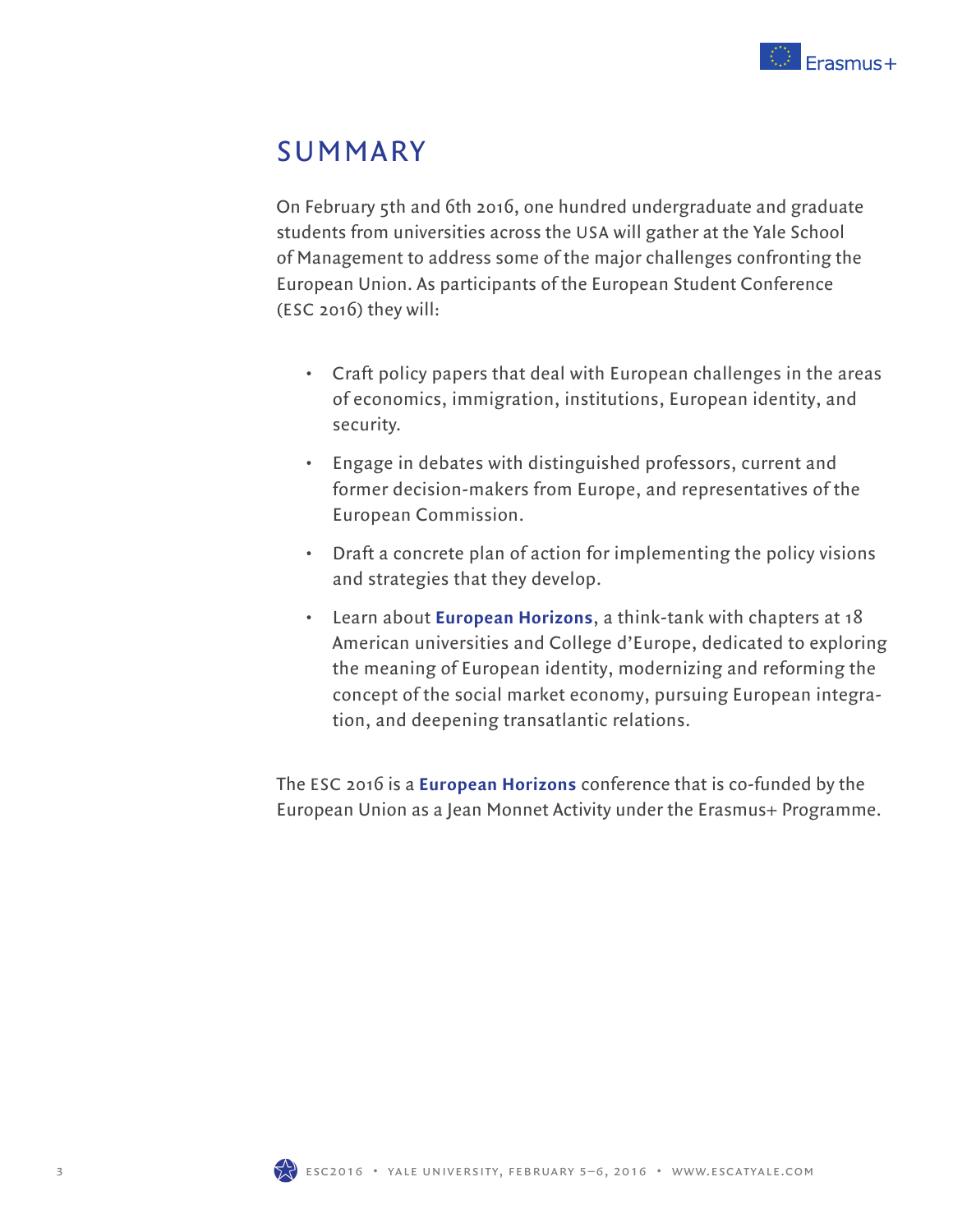

# WORKSHOPS CONCEPT Young Minds Envisioning the Future of Europe

Each of the six workshops at ESC 2016 will focus on a particular theme that is relevant to the future of the European Union. Each student will attend one workshop throughout the Conference. Before the Conference, students will be divided into groups. Each group will author a policypaper on a particular aspect of their Workshop theme. At the Conference, students will present their policy-papers in their Workshops to professors and policy advisers. From the constructive debate that will ensue, students will receive feedback that they will use in order to refine and deepen their policy-papers. Ultimately, students will generate a series of finalized policy papers that analyze the dimensions of their Workshop themes, propose policy prescriptions for the European Union to adopt, and outline ways in which the students themselves can endeavor to implement their visions for the European ideal.

### WORKSHOP THEMES FOR 2016

#### **ECONOMY & INNOVATION:**

Pursuing growth and innovation through small and medium enterprises

#### **DEMOCRACY & INSTITUTIONS:**

Establishing a Eurozone Treasury

#### **IMMIGRATION & INTEGRATION:**

Formulating a European integrated immigration and asylum policy

#### **EUROPEAN IDENTITY:**

Considering religion and secularism

#### **TRANSATLANTIC RELATIONS:**

Rethinking the European defence strategy

#### **ENTREPRENEURSHIP**

**WORKSHOP:** Integrating admitted immigrants into European economies and societies through innovative business ventures

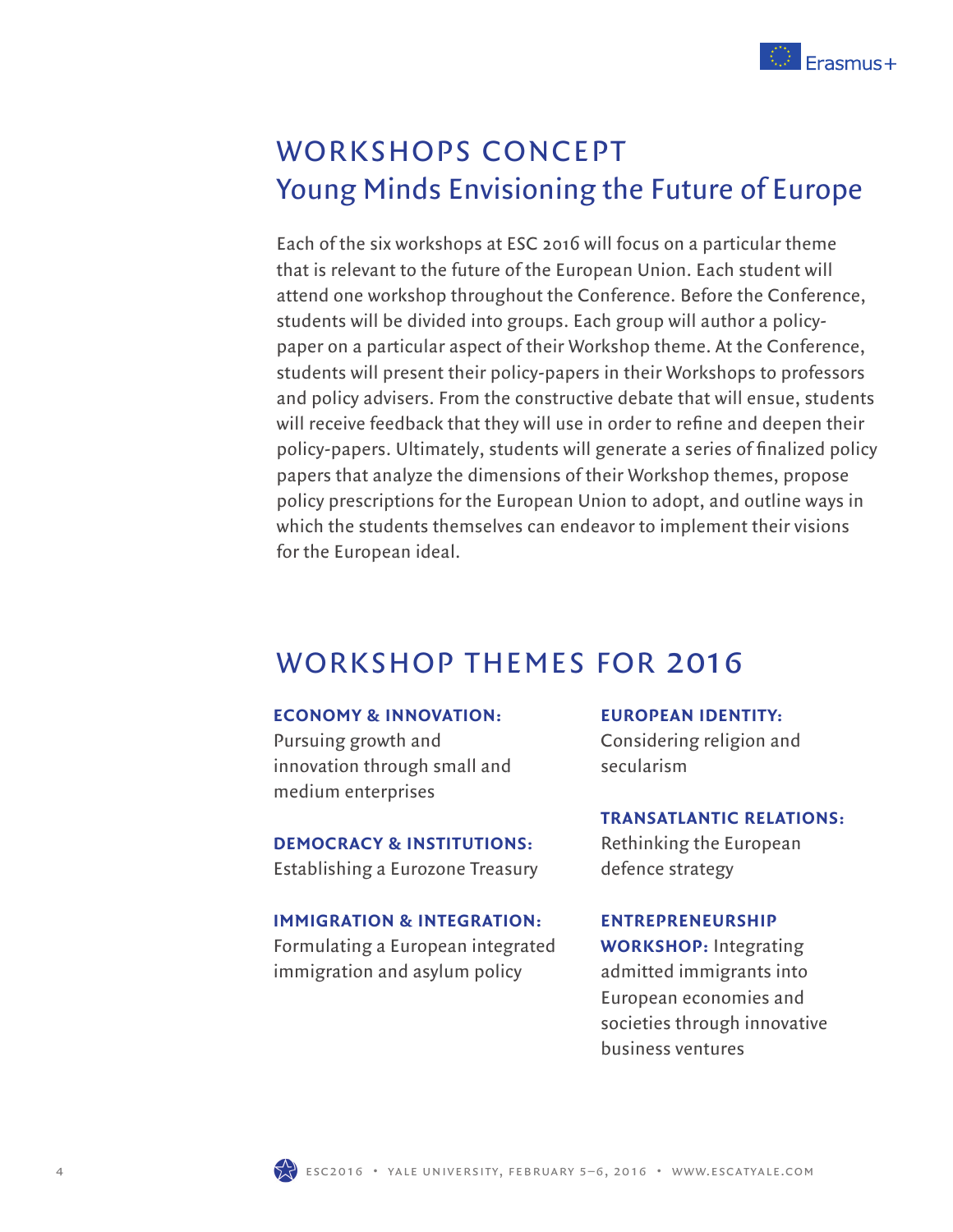

### ENTREPRENEURSHIP WORKSHOP

Unlike most think-tanks, European Horizons believes that changing Europe requires not only policy proposals but also practical business ideas. As such, ESC 2016 will feature an Entrepreneurship Workshop that will bring together business school students, entrepreneurs, and innovators in order to develop business projects that can have a positive economic and social impact on Europe. Participants will present their business plans to a panel of judges consisting of distinguished business figures, the MBA student coordinating the Entrepreneurship Workshop, and our Executive Directors. The panel will then confer to decide the winner. The winning team will receive a monetary award that it will employ in order to implement its business plan.

This year, the Entrepreneurship Workshop seeks business plans on the following topic:

**More than 350,000 migrants have reached Europe in 2015. This number is expected to increase dramatically in the near future. These migratory flows present a new challenge for European societies that now need to integrate those arriving. This entry of immigrants will impact European Identity as well as the European economy.** 

**Given this challenge, please provide a proposal for a (non-profit or for-profit) business venture that you believe can foster the integration of admitted immigrants into European societies. Your business plan should aim to improve the quality of life of both the admitted immigrants as well as the European citizens. In addition, please evaluate the potential impact that your business venture will have on the European economy and European identity.**



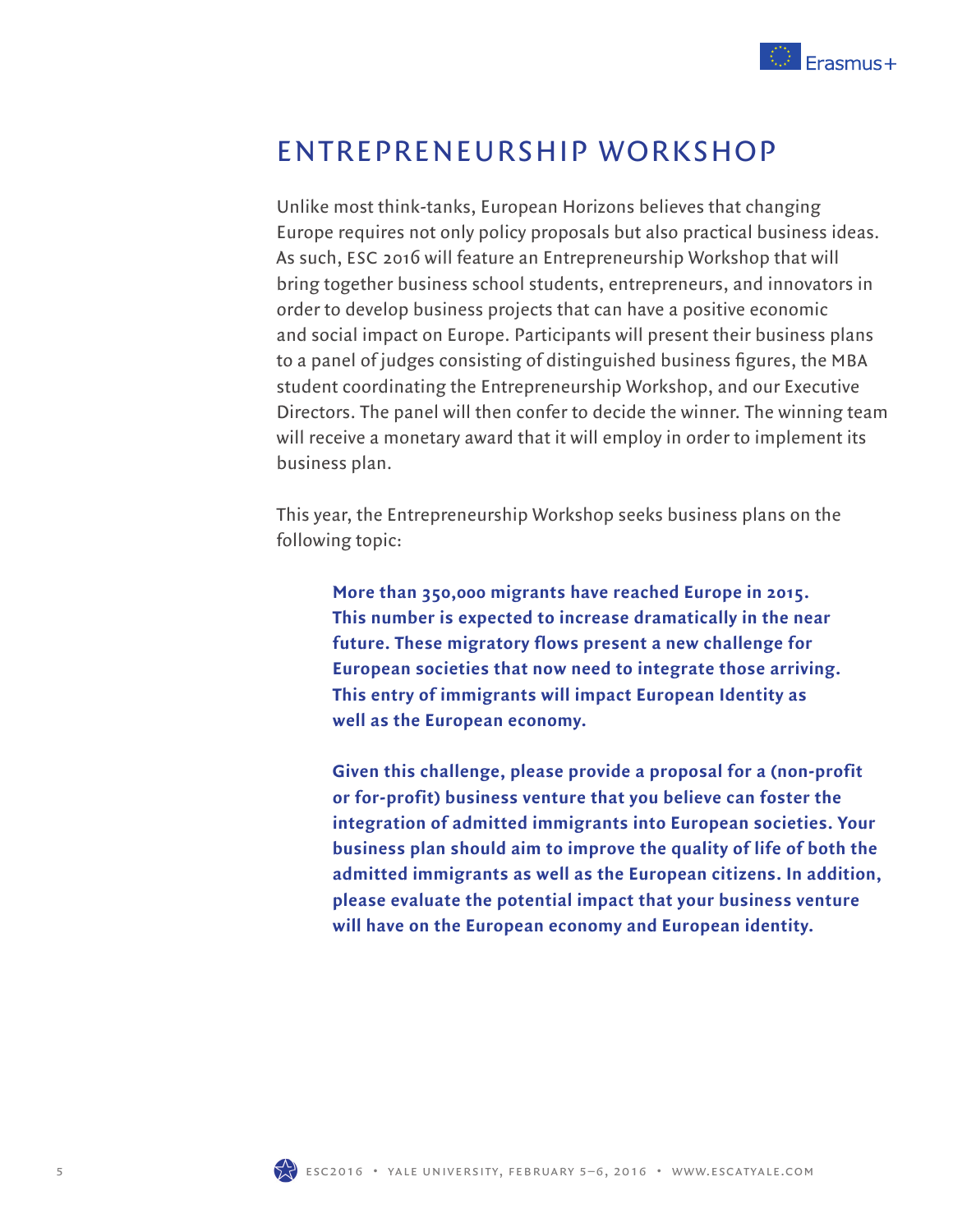

# EXPECTED PROFESSORS AND POLICY ADVISERS AT ESC2016

### FEATURED SPEAKERS AND POLICY ADVISERS

#### **PIERRE MOSCOVICI**

*European Commissioner for Economic and Financial Affairs, Taxation, and Customs*

#### **JAMIE SHEA**

*Deputy Assistant Secretary General for Emerging Security Challenges at NATO*

#### **PIERRE VIMONT**

*Former Executive Secretary-General of the European External Action Service and former French Ambassador to the USA*

#### **KLAUS WELLE**

*Secretary General of the European Parliament*

### FEATURED PROFESSORS

#### **DAVID CAMERON**

*Professor of Political Science and Director of EU Studies at Yale University*

#### **DAVID BACH**

*Senior Associate Dean for Executive MBA and Global Programs at Yale School of Management*

#### **VIVIEN SCHMIDT**

*Jean Monnet Professor of European Integration and Director of the Center for the Study of Europe at Boston University*

#### **JOLYON HOWORTH**

*Visiting Professor of Political Science and Jean Monnet Professor of European Politics ad personam and Emeritus Professor of European Studies at the University of Bath*

#### **CHRISTINE LANDFRIED**

*Max Weber Chair in German and European Studies at New York University*

#### **ADAM TOOZE**

*Kathryn and Shelby Cullom Davis Professor of History at Columbia University*

#### **JOSE MANUEL MARTINEZ SIERRA**

*Jean Monnet* ad persona *Professor of European Union Law and Government, Faculty Affi liated of the Minda de Gunzburg Center for European Studies at Harvard and Faculty Associate of the David Rockefeller Center for Latin American Studies*

#### **MICHELE CHANG**

*Professor of European Political and Administrative Studies at College d'Europe*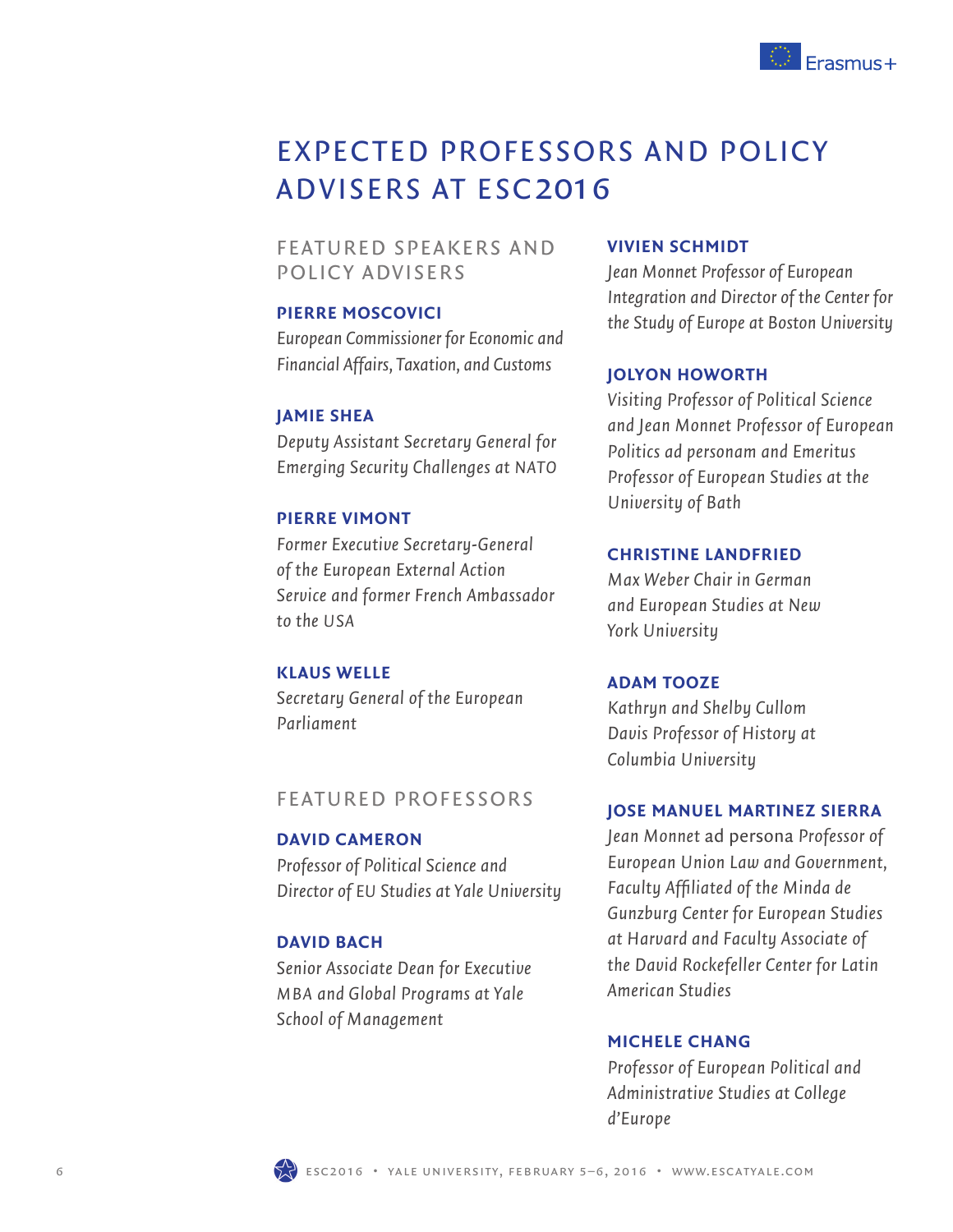

# EUROPEAN HORIZONS The Think-Tank Behind ESC2016

European Horizons was founded on February 14th, 2015 at the European Student Conference 2015 at Yale University by undergraduate and graduate students from 45 American universities and College d'Europe.

The idea of the think-tank sprung from a group of European students at Yale University who were inspired by their deep commitment to the future of the European ideal and the state of transatlantic relations. Studying and living in the United States, these students aspired to use their perspective from both sides of the Atlantic to build a think-tank that could unite bright young minds in order to articulate and advance a credible plan for the future of the European Union.

After a period of preparation, we conceived the name "European Horizons" as an evocative symbol of the think-tank's focus on the future potential of the European project. The inaugural European Student Conference provided a great opportunity to share the idea for the think-tank with students studying in the United States and Europe, policy-makers, decision-makers from civil society and business, and professors. The overwhelming support and insightful feedback that emanated from the Conference provided the final motivation to build European Horizons.

At European Horizons, we have decided to focus on four key areas relevant to the future of the European Union: European identity, the social market economy, European integration, and transatlantic relations. We believe that these areas capture the bulk of the challenges that the European Union must comprehensively address in order to develop into a more confident and prosperous Union.

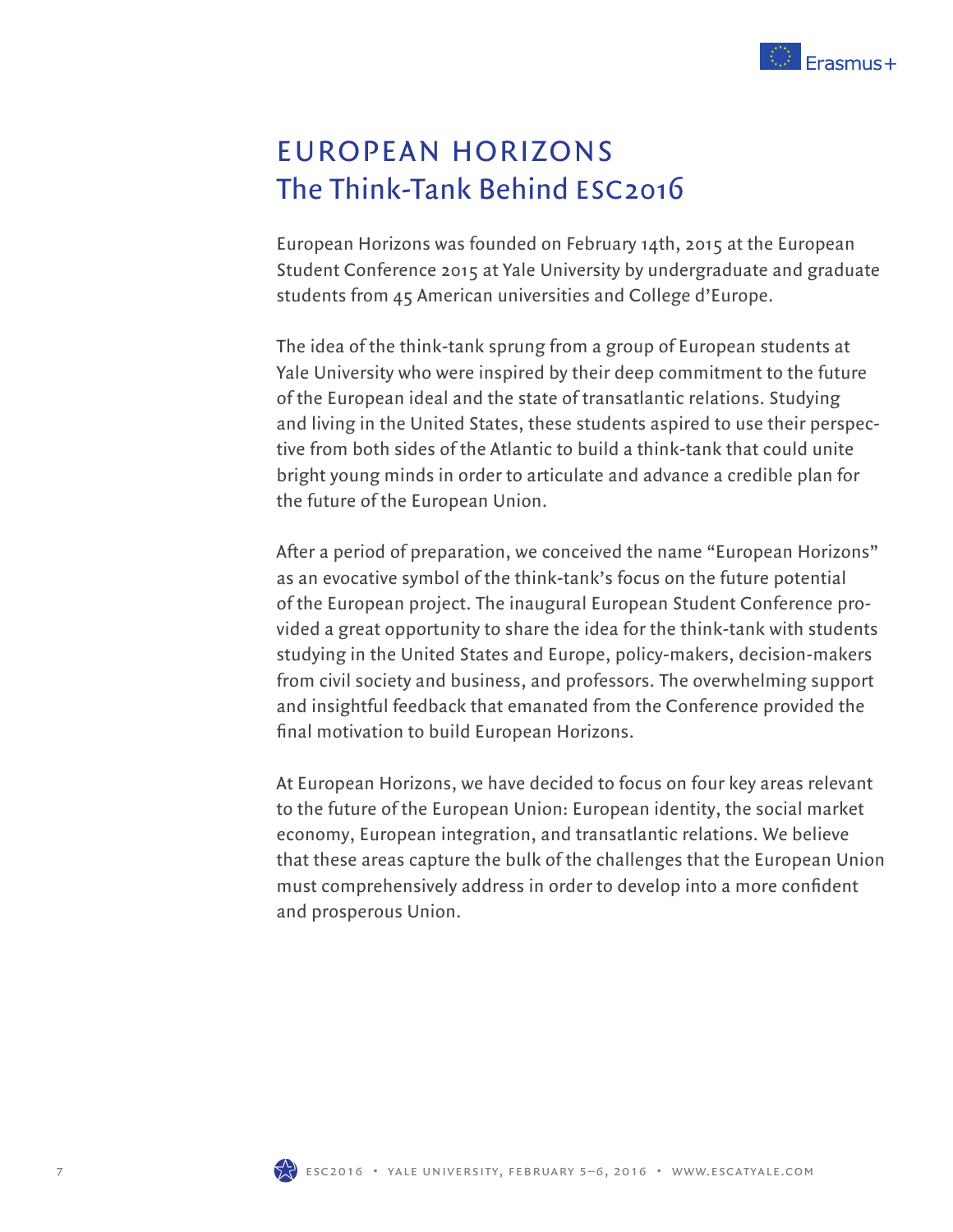

From the beginning, non-Europeans, and particularly Americans, were central to European Horizons. European Horizons was created as a thinktank open to all individuals with an honest interest in the future of the European Union, and we currently have many non-Europeans participating in our activities. We have valued this inclusiveness and are convinced that it will raise awareness about the values, vision, and actions of the European Union in countries beyond Europe.

For more information about European Horizons, please visit **www.europeanhorizons.org.**

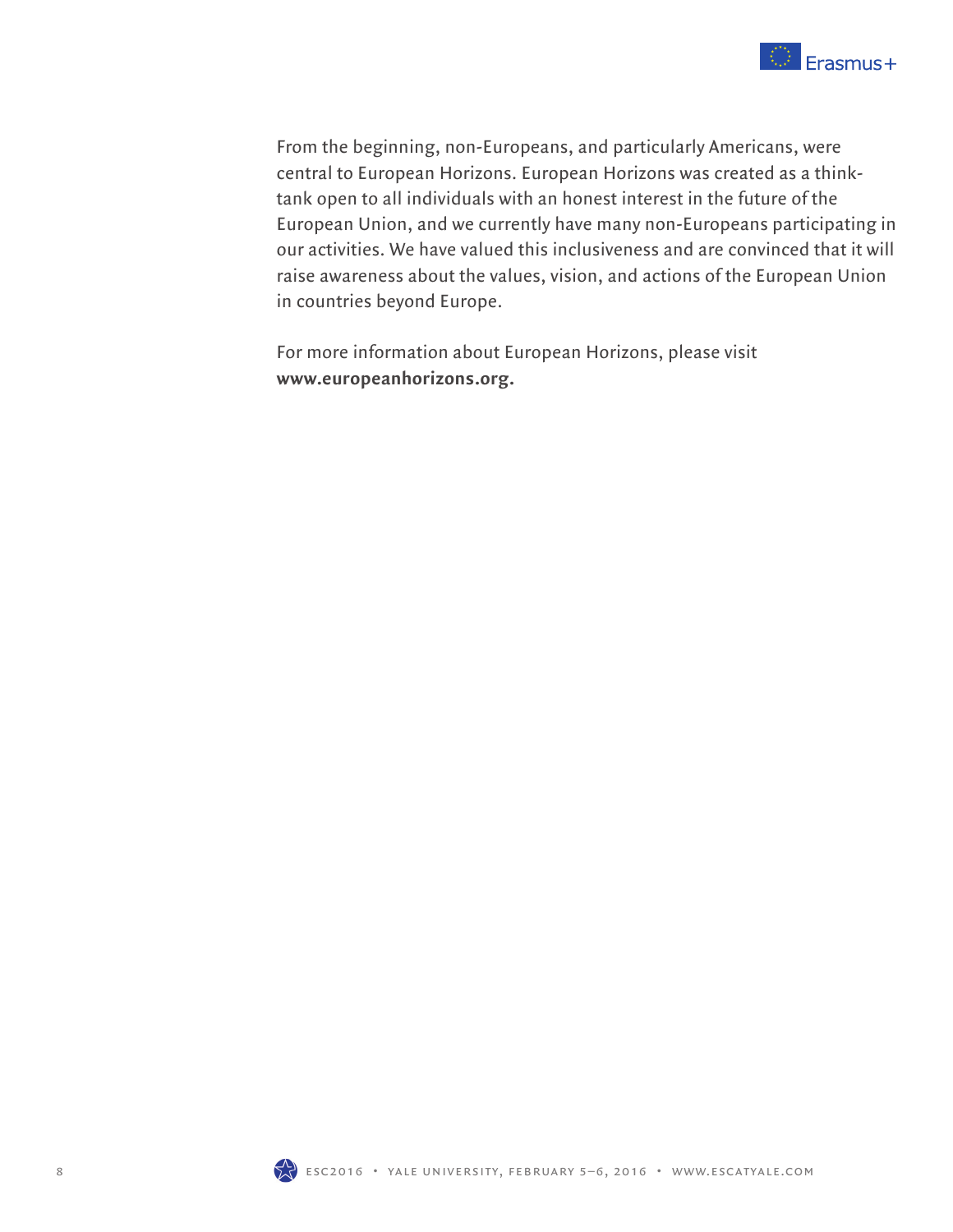

## ESC2016 PROGRAM

### **FIRST DAY (February 5th, 2016)**

Yale School of Management

| TIME            | <b>ACTIVITY</b>                  | <b>DETAILS</b>                                                                                                                                                                     |
|-----------------|----------------------------------|------------------------------------------------------------------------------------------------------------------------------------------------------------------------------------|
| $0.00 - 10.00$  | Breakfast and Registration       |                                                                                                                                                                                    |
| $10.00 - 11.00$ | <b>Group Activity</b>            | An opportunity for Workshop<br>participants to socialize,<br>network and get to know<br>each other.                                                                                |
| $11.00 - 12.00$ | <b>Introductory Remarks</b>      |                                                                                                                                                                                    |
| $12.00 - 12.30$ | Keynote Speech                   |                                                                                                                                                                                    |
| $12.30 - 13.30$ | Lunch break                      |                                                                                                                                                                                    |
| $13.30 - 15.30$ | WORKSHOP SESSION $#1$            | Discussion on policy-papers<br>with professors and policy<br>advisers. Students will defend<br>their ideas in debates with<br>seasoned decision-makers and<br>prominent academics. |
| $15.30 - 16.00$ | Coffee break                     |                                                                                                                                                                                    |
| $16.00 - 18.00$ | <b>WORKSHOP SESSION #2</b>       | Continued discussion on<br>policy-papers with professors<br>and policy advisers.                                                                                                   |
| $18.00 - 18.30$ | Coffee break                     |                                                                                                                                                                                    |
| $18.30 - 20.00$ | <b>Business Panel Discussion</b> | A panel of business executives<br>and innovative entrepreneurs<br>will discuss why the European<br>Union lags behind the United<br>States in innovation.                           |
| 20.00           | Reception                        |                                                                                                                                                                                    |